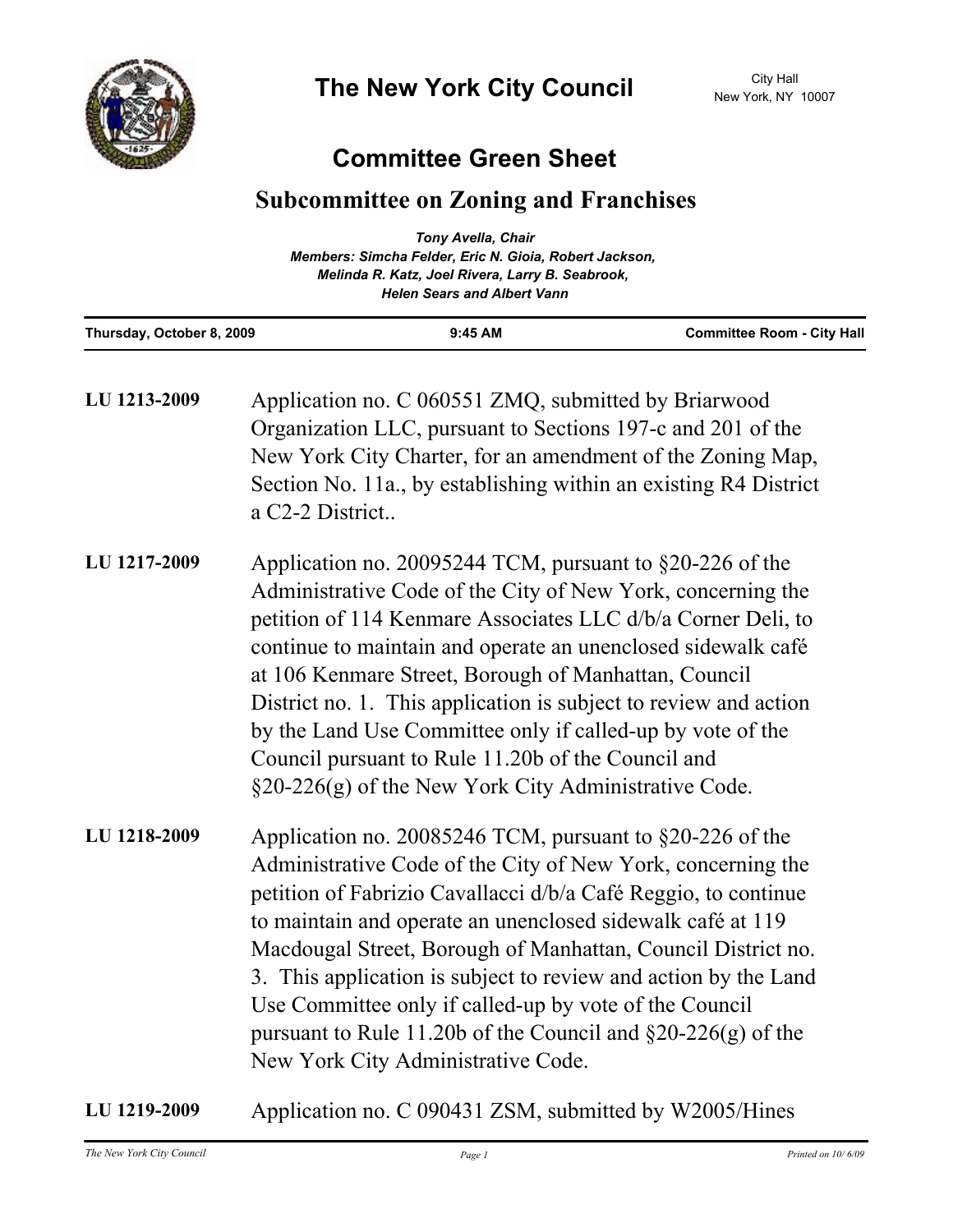West Fifty-Third Realty, LLC pursuant to Sections 197-c and 201 of the New York City Charter, for a special permit pursuant to Sections 81-212 and 74-79 of the Zoning Resolution to allow the transfer of 136,000 square feet of floor area to facilitate the development of an 85-story mixed use building in Council District 3. This application is subject to review and action by the Land Use Committee only if called-up by vote of the Council pursuant to Rule 11.20b of the Council and §20-226(g) of the New York City Administrative Code.

- Application no. C 090432 ZSM, submitted by W2005/Hines West Fifty-Third Realty, LLC pursuant to Sections 197-c and 201 of the New York City Charter, for a special permit pursuant to Sections 74-711 and 81-277 of the Zoning Resolution to facilitate the development of an 85-story mixed use building on property located at 53 West 53rd Street (Block 1269, Lots 5,6,7,8,9,11,12, 13,14, 20, 30, 58,66, 69 and 165). This application is subject to review and action by the Land Use Committee only if called-up by vote of the Council pursuant to Rule 11.20b of the Council and §20-226(g) of the New York City Administrative Code. **LU 1220-2009**
- Application no. C 030129 ZMQ, submitted by MCM Realty Associates, LLC, pursuant to Sections 197-c and 201 of the New York City Charter, for an amendment of the Zoning Map of the City of New York, Section No 11d, by changing from an R3-2 District to an R6A District. **LU 1233-2009**
- Application no. C 060288 ZMX, submitted by City Island Estates, LLC, pursuant to Sections 197-c and 201 of the New York City Charter, for an amendment of the Zoning Map of the City of New York, Section No 4d, by changing from an M1-1 District to an R3A District. **LU 1234-2009**